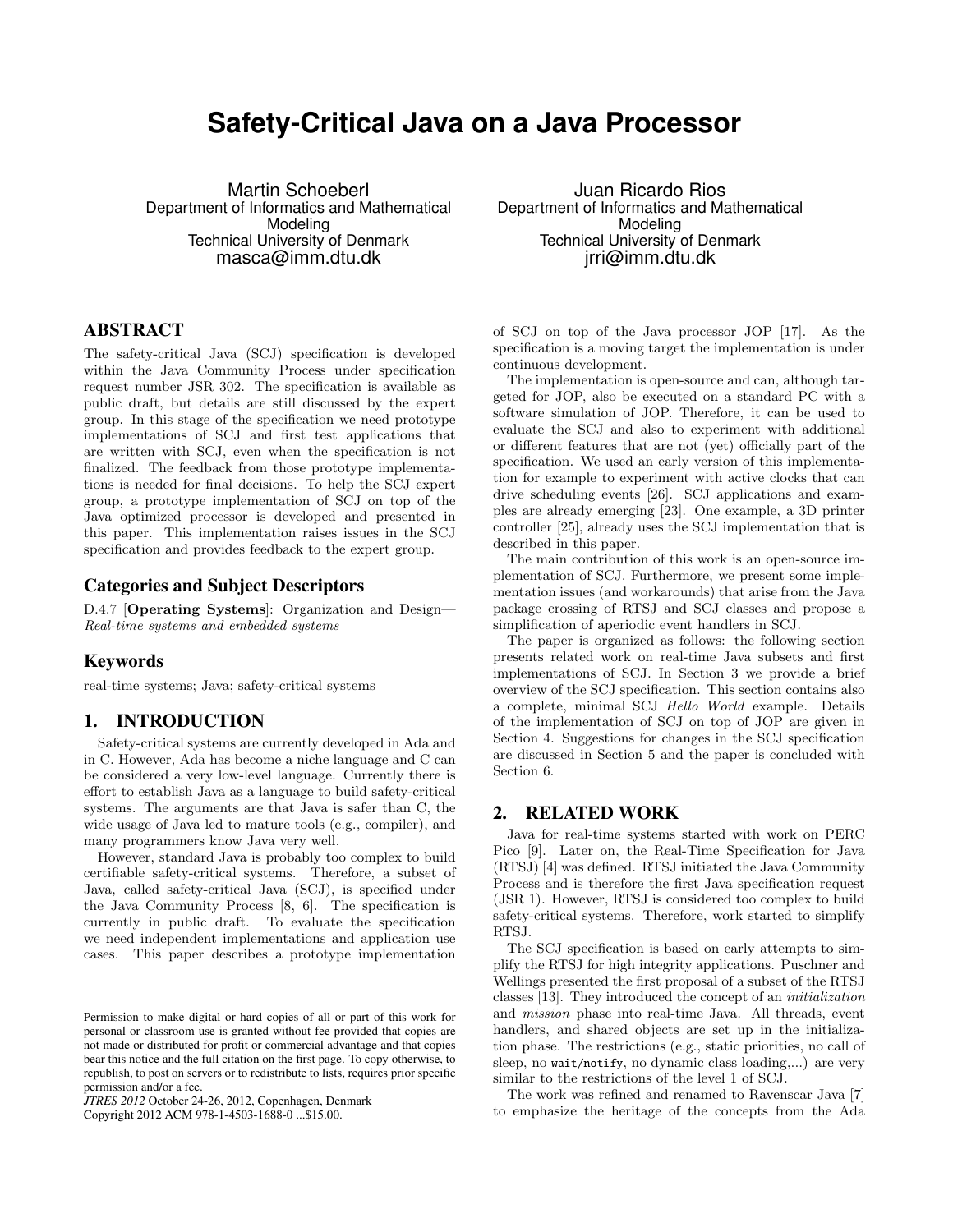Ravenscar tasking profile [5]. Later proposals for a safetycritical Java profile argue for an API that is independent of the RTSJ [16, 22]. The argument is that all approaches that inherit from RTSJ classes introduce additional complexity. Furthermore, two versions of the RTSJ classes (the original and the restricted) may confuse real-time Java programmers. The issue comes from the fact that the RTSJ is more expressive than SCJ, but SCJ classes extend the RTSJ classes. Therefore, the RTSJ classes in the SCJ version need to be restricted. To model this inverse relation between RTSJ and SCJ it has been proposed to build the class hierarchy the other way round: RTSJ shall inherit from classes as defined in SCJ [3].

As the SCJ specification is still in draft, implementations of it are rare. A first prototype of a level 0 implementation on top of OVM [2] and Fiji [11] is presented in [12]. A SCJ like implementation, called predictable Java profile [3], implements a different class hierarchy where RTSJ classes extend SCJ classes. A SCJ implementation on top of a JVM for very memory constrained devices is presented in [24]. It is reported that a simple SCJ application can execute in 35 KB ROM and just 10 KB RAM.

The upcoming version of PERC Pico [1] will be SCJ compliant. However, Atego considers implementing SCJ in addition to the current PERC Pico notion of safety-critical Java. The intention is to support both APIs and memory models in a single JVM [10]. That paper also describes the differences between the SCJ memory model and the PERC Pico memory model.

## 3. SAFETY-CRITICAL JAVA

Safety-critical Java (SCJ) [8] is intended for future safetycritical systems that need certification. The SCJ specification is developed within the Java community process under specification request number JSR 302. To allow certification of Java programs only a very restricted subset of Java is defined. SCJ itself is based on the RTSJ [4]. It is a subset of RTSJ with some additional class files. It shall be possible to provide the reference implementation of SCJ on top of a standard RTSJ.

To cover different criticality levels, SCJ defines three different levels with increasing expressive power for the application programmer, but also increasing complexity of implementation and certification.

Level 0 admits a sequence of missions, where each mission consists of periodic handlers under the control of a single-threaded cyclic executive. The level is intended as a stepping-stone for developers that are using cyclic executives, programmed in C or Ada. The concurrency model stays the same, only the language changes. Level 1 introduces a preemptive scheduler, very similar to the Ada Ravenscar tasking profile [5]. Level 1 also supports a sequence of missions. Level 2 introduces nested missions and supports an adapted version of RTSJ's NoHeapRealtimeThread. The nested missions of level 2 allow more dynamic systems, where threads can be started and stopped, while an outer mission continues to execute.

With respect to memory areas, all three levels support the memory model with three layers: immortal memory, mission memory, and handler or thread private scopes. The only difference between the levels is that all handlers in level 0 can use the same backing store for their private memories.

Concurrency is represented as handlers in SCJ, similar to RTSJ style event handlers. In fact the SCJ handlers are a subclass of RTSJ's BoundAsyncEventHandler. These handlers are either periodic or event triggered.

## 3.1 Missions and Schedulable Objects

An application may have several missions. A mission consists of a scoped memory, the mission memory, and a set of managed handlers. A level 2 mission may also contain managed threads.<sup>1</sup> The notion of managed handlers and threads means that the start and termination of those entities is under the control of the SCJ implementation. The handlers within a mission are created during mission initialization and the number of handlers is fixed for a mission. Handlers come in two flavors: a periodic event handler to be released time-triggered and an aperiodic handler released by an event. The event to release an aperiodic handler can be a software event or an interrupt. The handlers and threads are also called schedulable objects.

A mission consists of three phases: initialization, execution, and cleanup. At the initialization phase the mission memory is created by the SCJ implementation. Mission memory is entered and the handlers and threads are created within the mission memory. Furthermore, all data structures that are needed for the handlers to communicate need to be allocated in mission memory (or in immortal memory). Only immortal and mission memory is shared between threads.

On the transition to the execution phase all handlers are started. During the execution phase no new handlers can be registered or started. In the execution phase temporary objects are allocated in handler private memory. Allocation in mission memory or immortal memory is not prohibited. However, allocating data in those memories can result in a memory leak. After the cleanup phase, the mission memory is cleared and a new mission can be started in a new, possible differently sized, mission memory.

A SCJ application is represented by a class that implements Safelet and at least one class that extends Mission. Simple programs, consisting of a single mission, can use one class that extends Mission and implements Safelet. How this main class is specified as the SCJ application is vendor specific.

## 3.2 The Memory Model

SCJ simplifies the RTSJ memory classes and introduces managed memories. As there is no garbage collector in SCJ, heap memory is nonexistent. SCJ supports RTSJ style immortal memory. RTSJ scoped memories are available in two special versions: mission memory and private memory, which extend the common superclass ManagedMemory. Mission memory is a memory area that is alive as long as a mission is executing. Therefore, it is used for data that is shared among handlers.

For temporary objects, each handler has a private memory. This private memory is entered on the handler release and exited after finishing the release. A handler can also enter a nested private memory with enterPrivateMemory(). Conceptionally, these private memories are anonymous as enterPrivateMemory() is a static method on the SCJ class

<sup>&</sup>lt;sup>1</sup>A managed thread, as it is a RTSJ real-time thread, needs to invoke waitForNextPeriod() to finish the current release.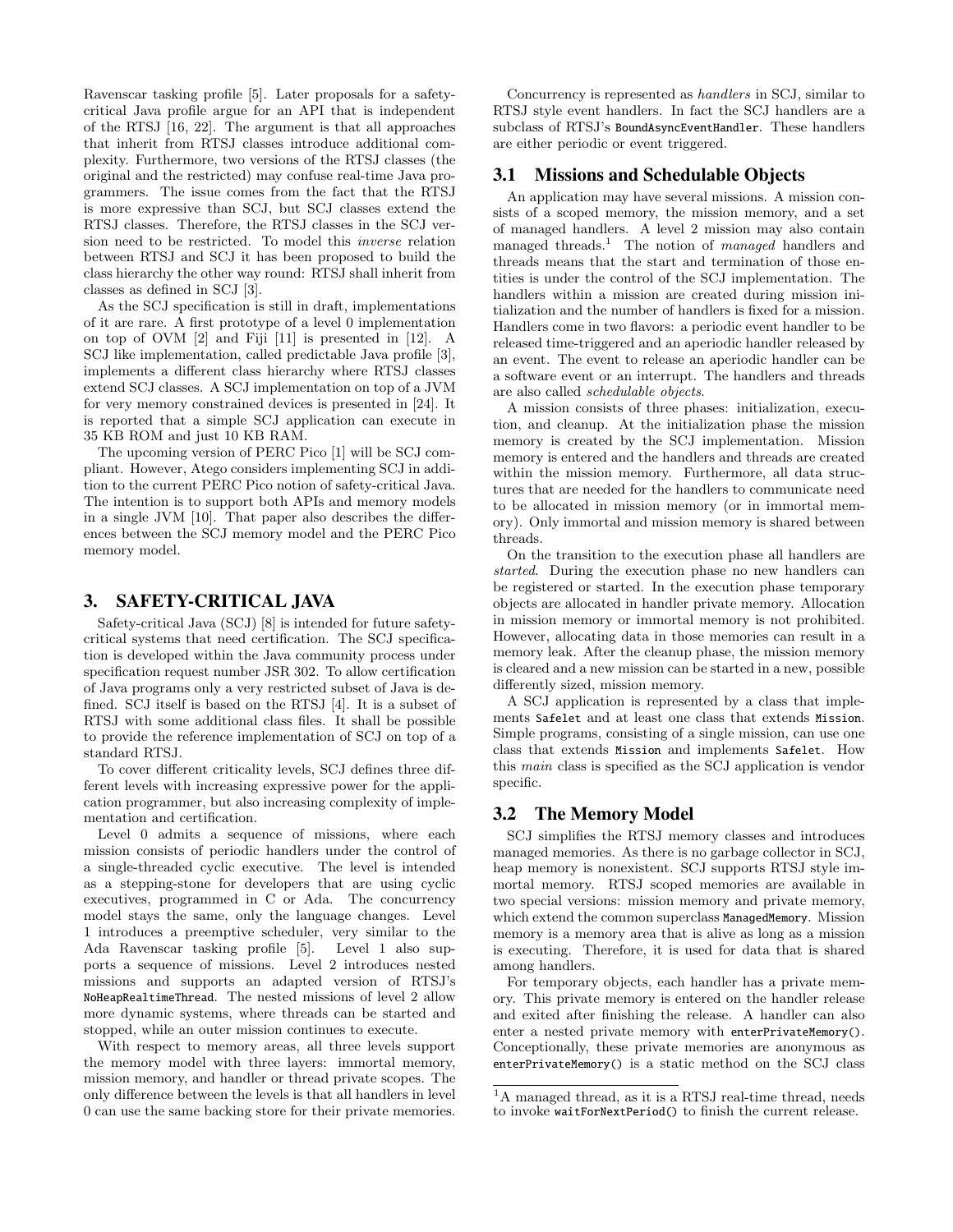public class HelloSafelet implements Safelet {

```
@Override
  public MissionSequencer getSequencer() {
     return new HelloSequencer(new HelloMission());
  }
  @Override
  public long immortalMemorySize() {
     return 1000;
  }
}
```


public class HelloSequencer extends MissionSequencer {

Mission m;

```
public HelloSequencer(Mission mission) {
```

```
super(new PriorityParameters(13),
        new StorageParameters(1000000, null));
  m = mission:
}
```

```
@Override
  protected Mission getNextMission() {
     return m;
  }
}
```
Figure 2: A simple, application specific mission sequencer.

ManagedMemory. However, with getCurrentManagedMemory() a SCJ application can get a reference to it.

The memory areas of SCJ form a clear hierarchy and an index can be assigned to each area: starting with index 0 for immortal memory, index 1 for the initial mission memory, index 2 and upper for private memories and nested mission memories. These levels simplify the assignment checks, which are needed to avoid dangling references to objects with a shorter lifetime [14].

#### 3.3 A Level 1 Example

In the following we show a SCJ *Hello World* example, where each component is defined by an application specific class.

Figure 1 shows the application defining class, which implements Safelet. An instance of this class is allocated in immortal memory. How this instance is defined and how the class is instantiated is implementation defined. When this class is instantiated by the runtime system, it needs to have a parameter-less constructor. When no constructor is defined, Java defines a parameter-less per default. Furthermore, as reflection is not available within SCJ, some JVM magic is needed to convert a class name into a class type. With this class type the application class can be created with newInstance(Class type).

Our example contains an application specific sequencer (see Figure 2), which returns always the same mission on getNextMission(). The sequencer is created after the mission

```
public class HelloMission extends Mission {
  @Override
  protected void initialize() {
     OutputStream os = null;
     try {
        os = Connector.openOutputStream("console:");
     } catch (IOException e) {
        throw new Error("No_console_available");
     }
     HelloHandler hh = new HelloHandler(
                       new SimplePrintStream(os));
     hh.register();
  }
  @Override
  public long missionMemorySize() {
     return 100000;
  }
}
```
#### Figure 3: A mission with a single handler.

object is created and both objects are allocated in immortal memory.

Figure 3 shows the example mission. During initialization a reference to the console object is requested and a SimplePrintStream is created. Furthermore, one handler is created and registered. These objects are now allocated in mission memory. Therefore, we cannot store the reference to the output stream in a static variable for easy access. All references to shared objects need to be passed via the constructor of the handlers. In our example it is the reference to the console via SimplePrintStream.

SCJ does not support standard input and output streams (System.in and System.out). Instead SCJ defines a console and uses the Java micro edition (J2ME) connector framework.

The active component, a periodic event handler, is shown in Figure 4. The period is set to half a second. Within handleAsyncEvent() a string is constructed to print out the iteration number. This string construction generates several objects, which are allocated in private memory.

We can see that an application needs to define the maximum memory consumption of mission memory, immortal memory, and the maximum memory for all private memories a handler may use.

The example SCJ application provides an applicationdefined class for each needed component. A minimalistic version of the Hello World example could be implemented with one named class that implements Safelet and extends Mission. A utility class from SCJ, LinearMissionSequencer can serve as sequencer, and the periodic event handler can be declared as anonymous class within initialize() from Mission.

#### 4. IMPLEMENTATION

We base our implementation on the Java processor JOP [17] and the available infrastructure for thread scheduling. The original version of JOP supports garbage collection (GC) and no scoped memories. Without a GC, the whole heap implicitly becomes immortal memory. We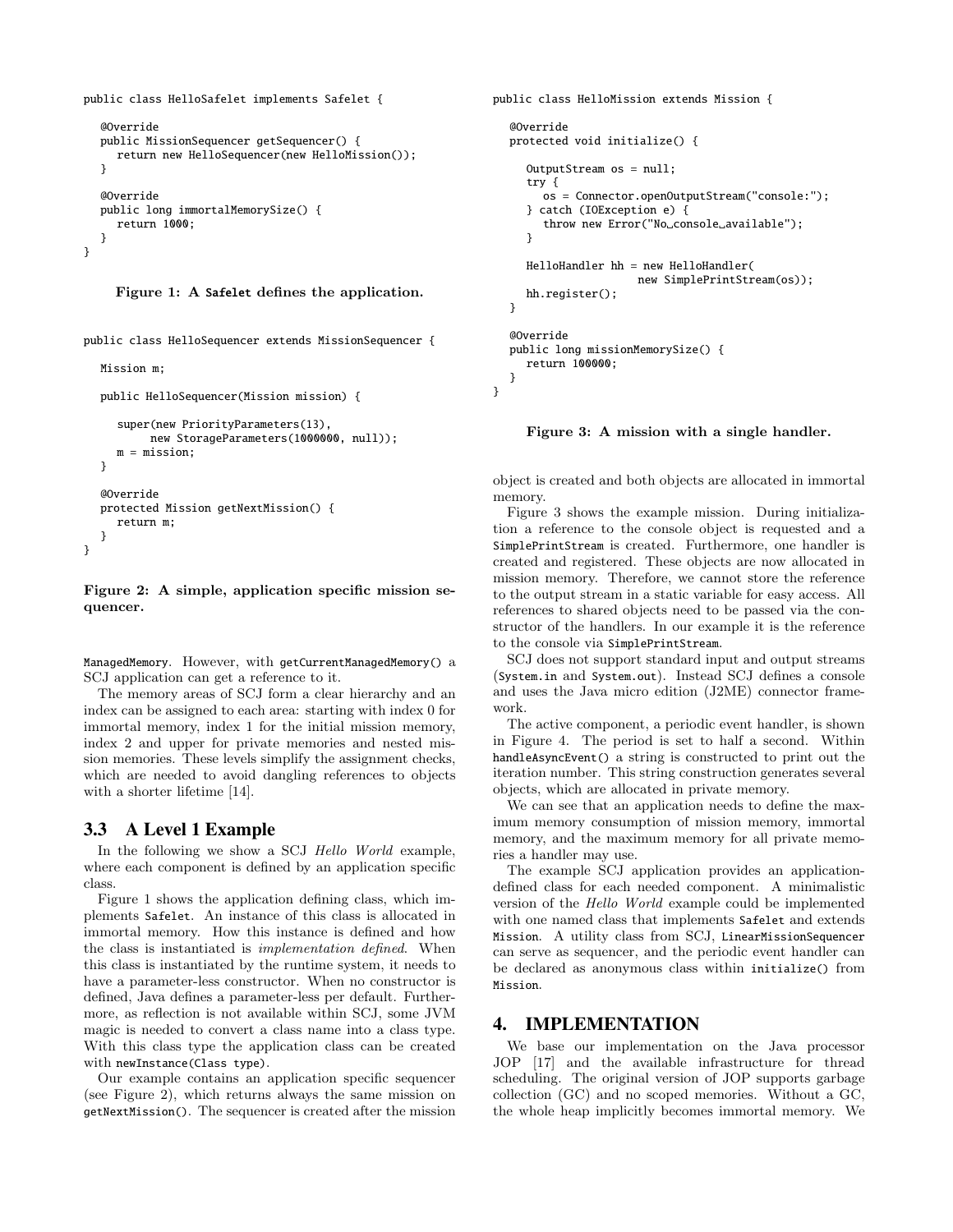public class HelloHandler extends PeriodicEventHandler {

```
SimplePrintStream out;
  int cnt;
  public HelloHandler(SimplePrintStream sps) {
     super(new PriorityParameters(11),
       new PeriodicParameters(
       new RelativeTime(0, 0),
       new RelativeTime(500, 0)),
       new StorageParameters(10000, null), 500);
     out = sps;
  }
  @Override
  public void handleAsyncEvent() {
     out.println("Ping." + cnt);
     ++cnt;
  }
}
```
Figure 4: The handler that writes periodically messages to the console.

added the mechanism of allocation in scoped memory to implement mission memory and private memory. It is possible to just use a single class, which we call Memory, to represent all three different SCJ memory types: immortal, mission, and private [19]. The Memory class is not intended to be used by application code, but RTSJ/SCJ memory classes are using it and delegating the scope handling to it. It should not be visible for application code. However, as the memory related classes are distributed between two different packages, it is practically visible.

## 4.1 Scheduler Simplification

The thread scheduler in JOP is implemented in Java. The thread scheduler in the JVM of JOP is invoked (1) on a timer interrupt, (2) when a thread finishes it's release (with the invocation of waitForNextPeriod()), and  $(3)$  when an event handler is fired. The scheduler performs three functions:  $(1)$ find the next thread to dispatch, (2) reprogram the timer interrupt, and (3) dispatch the thread. The thread with the highest priority, which is ready (it's release time is now or already passed), is selected for dispatch.

To find the time for the next timer interrupt, the priority ordered list of threads is searched. A thread shall only interrupt the currently dispatched thread, when its priority is higher than the dispatched thread. Therefore, only higher priority threads are searched. Within this set of threads, the thread with the nearest release time determines the next timer interrupt. That release time is used for the next scheduling interrupt.

The way the scheduler is implemented might not be the 'correct' way in which a real-time (RTSJ) scheduler shall be implemented. We use distinct (internal) priorities for all threads and not a FIFO queue for threads with the same priority. If two threads are assigned the same priority from the user, the scheduler implicitly provides a priority order. The reason for the current implementation is that it is optimized for low overhead. As the scheduler does not allow creating new threads during a mission, the data structures can be optimized at mission start.

```
final Runnable runner = new Runnable() {
  @Override
 public void run() {
   handleAsyncEvent();
 }
};
thread = new RtThread(priority.getPriority(), p, off) {
 public void run() {
     while (!MissionSequencer.terminationRequest) {
       privMem.enter(runner);
       waitForNextPeriod();
     }
 }
};
```
Figure 5: Reusing the JOP real-time threads to implement the SCJ periodic handler.

We do not want that a timer interrupt happens when no thread switch is needed. The scheduler is programmable timer based and not tick based. That is the reason why the timer is programmed for the next higher priority thread. We do not want to have an interrupt for a lower priority thread just to change the run queue and then switch back to the current thread.

The threads are collected in a simple array, which is priority ordered. There is no explicit run queue or other queues. However, the run queue is implicit: each thread that has a release time now or in the past is in the run queue. The first thread found in the priority ordered array is dispatched. This gives short dispatch time for high priority threads and longer for lower priority threads, which is ok as high priority threads have shorter deadlines when priorities are assigned deadline monotonic.

Threads check their deadlines and update their release time on a call to the waitForNextPeriod() method. The implementation of the SCJ handlers uses the original real-time threads from JOP (RtThread) [15]. Figure 5 shows the essential part of the SCJ PeriodicEventHandler implementation. Similar to a plain Java thread or RTSJ real-time thread, the run() method of RtThread is invoked when the thread is released. Within the periodic loop, on each release the initial private memory of the SCJ handler is entered with the Runnable runner. That Runnable in turn invokes, now in the private memory allocation context, handleAsyncEvent() of the SCJ style handler. For aperiodic events the SwEvent class of JOP's runtime is used.

## 4.2 Mission Startup and Termination

SCJ allows in all three levels mission sequences, with a mission memory that needs to be cleaned after each mission termination. As each mission may contain different number of threads (handlers), we expect that all data structures that are needed to represent threads in a JVM be allocated in mission memory. However, the problem is now how the scheduler shall find those thread objects. The scheduler is basically a JVM internal class/mechanism, which is allocated at boot time in immortal memory. According to the scope assignment rules, objects allocated in immortal memory are not allowed to point to objects in mission memory. To allow the scheduler to see the thread objects we need to violate this rule internally to the JVM. However, this is sim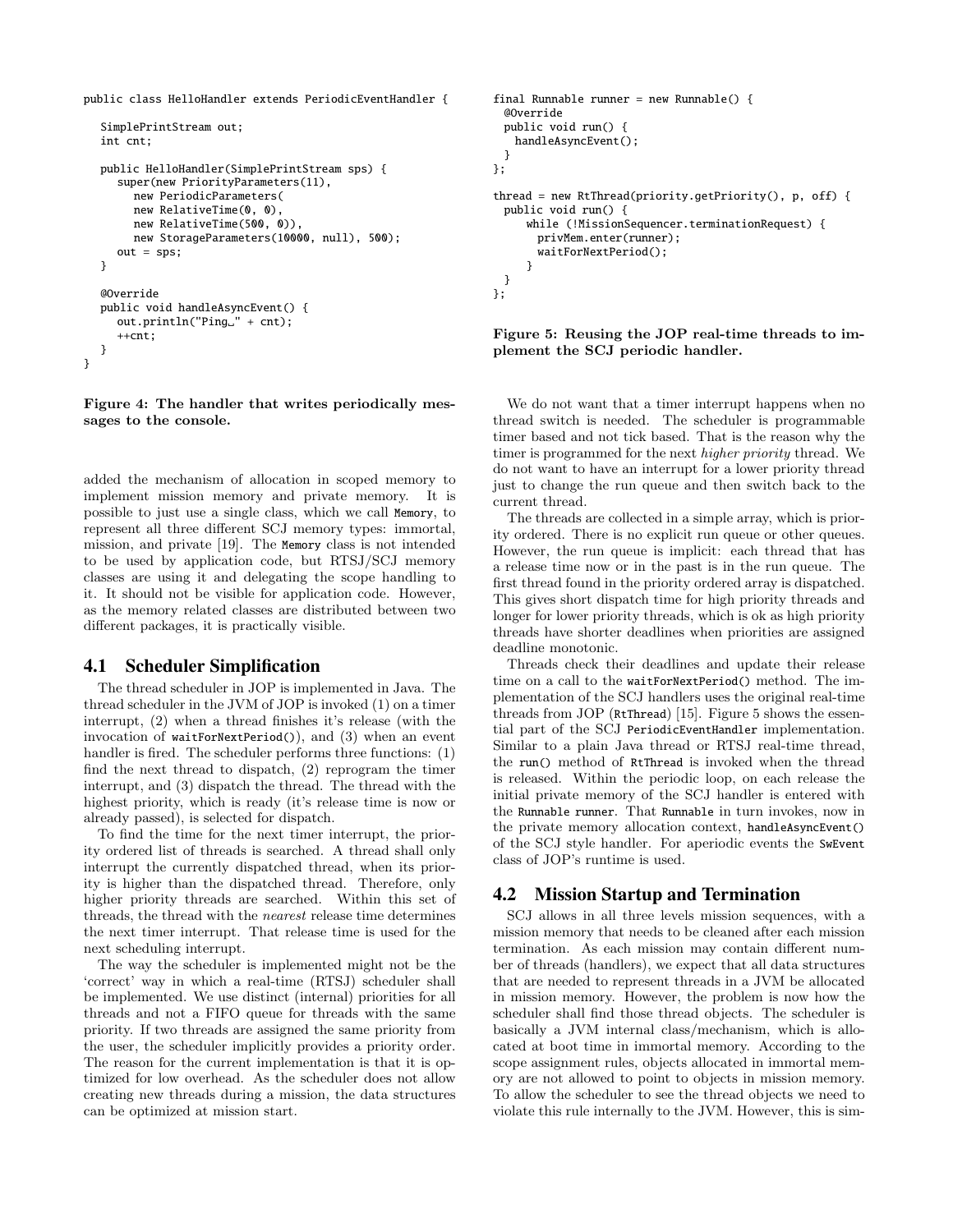ilar to other Java safety mechanism, such as implementing a GC in Java. In Java one cannot access memory directly, but if a GC is written in Java there needs to be some escape mechanism to access memory directly. The same is needed for the JVM internal scheduler to access thread objects in mission memory.

The scheduler in JOP is basically an interrupt handler, which is attached to the programmable timer interrupt at JVM startup. Another option is to allocate that interrupt handler object in mission memory and attach it to the interrupt on mission start and detach it at mission termination. However, at the moment too many applications still use the JOP RtThread classes for real-time threads. Therefore, we are not yet confident enough in our SCJ implementation to make such a fundamental change in the JOP runtime system.

#### 4.3 Low-level Device Access

For low-level device access, the standard RTSJ style classes for direct memory access are used in SCJ. We would have preferred a more object-oriented way, the so-called hardware objects [21], to access low-level IO registers and DMA memory. For the implementation of the SCJ style low-level device access we can either use native system methods or hardware object based arrays. The system method version uses just static read and write methods, which access the memory mapped IO devices in JOP. With a hardware object based array, we can map the IO space into a Java array and then implement the raw memory classes by using that array.

#### 4.4 Interrupts

SCJ (and the next version of RTSJ) has the notion of first-level interrupt handlers. An interrupt handler has to extend InterruptServiceRoutine and has to implement the interrupt handling code in the handle() method. The InterruptServiceRoutine object is used as lock to protect data structures that are used to communicate between the interrupt handler and the application threads or second level handlers. Interrupt priorities are higher than thread priorities. Executing a synchronized section with such an interrupt priority disables the scheduling interrupt and the interrupts at lower priority. The build tool or JVM runtime has to recognize this different handling of synchronized code for classes that extend InterruptServiceRoutine. As synchronized code blocks are not allowed in SCJ, only methods of such classes are involved. Therefore, it is well known at build time which methods need that special handling of locks with interrupt priority ceilings.

The notion of the interrupt handler in SCJ and the mapping of lock priorities to interrupt disabling is similar to the proposal in [20]. In our current implementation the JVM accepts a standard Runnable as an interrupt handler, which is registered by a system class. Even the thread scheduler is just a plain Runnable that is registered for the timer interrupt. Therefore, the SCJ implementation of interrupt handlers can keep the notion of the available Runnable and just invoke the handle() method of the interrupt handler. The hardware of JOP disables all interrupts, when an interrupt happens. By keeping them disabled during the handle() method and disabling them on all synchronized methods of the handler class we have a less responsive system, but are on the safe side for synchronization.

## 4.5 Packages and Java Friends

The SCJ related classes are defined within two packages (javax.safetycritical and javax.realtime). These classes need to share information for the implementation that shall not be visible at the application interface level. Member methods and fields can be protected at the package level. Therefore, building a library within one package is relative easy. Moving the whole SCJ related classes and APIs into a single package would simplify the implementation. However, even in that case on some systems it might be beneficial to collect low-level system functions (e.g., scheduling and memory management) into a system level class (in the JOP JVM those functions live in com.jopdesign.sys).

With C++ granting access to class internal methods and data to another, well known class is possible with the friend keyword, which is not available in Java. It is, however, somewhat possible to simulate this mechanism. One possibility is to create a singleton delegation class in the target package. The class has a private constructor, preventing application code from instantiating it. A singleton is created at class initialization. This object is then registered via a public static method in the class requiring access to the package, which only works once. Although this method is public, all subsequent invocations will simply be ignored.

#### 4.6 Code Size

The JOP build tool links only classes used by the application into the final application. Furthermore, small versions of the JDK (a CLDC 1.1 version and a subset of it) are available for JOP. Therefore, the overhead of the JVM is relative small. The SCJ Hello World example, all needed SCJ and JDK support classes, and the JMV Java classes result in an application binary of 75 KB.

## 4.7 Source Access

The SCJ implementation on JOP is open source under the GNU GPL. The code is hosted on a git repository at GitHub and can be downloaded with

git clone git://github.com/jop-devel/jop.git

or as ZIP archive from

```
https://github.com/jop-devel/jop
```
Although the SCJ implementation is developed for JOP, it can be evaluated on a standard PC. The distribution contains a software simulation (JopSim) of the JOP JVM, written in Java. It is an interpreting JVM, which can read JOP application files and has the same restrictions as JOP. All JVM parts that are written in Java (e.g., garbage collection, thread scheduling) are interpreted with JopSim as it would be executed on the JOP hardware. Therefore, this simulation is a convenient tool for system level software debugging. JopSim can also be used for evaluation of SCJ. The only issue with a simulation that runs on a standard JVM on a non real-time operating system is that no timing can be guaranteed. For scheduling decisions the standard system time is used, which has usually a granularity of several milliseconds.

To run the JOP tool chain on a PC, Java and make need to be installed. The tools need to be built once with:

#### make tools

Building and running an application in the simulation is as follows: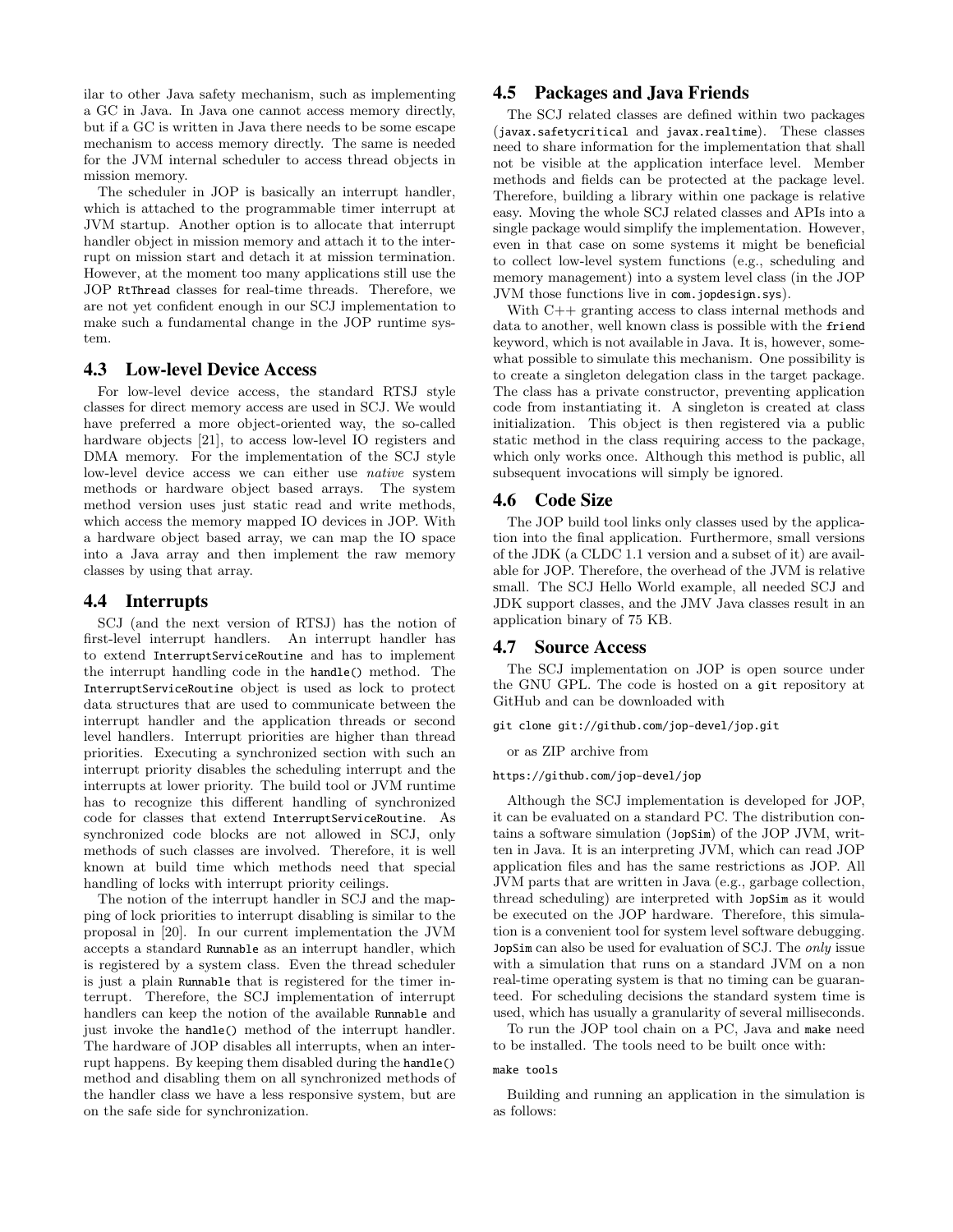#### make jsim -e USE\_SCOPES=true P1=rtapi \ P2=examples/safetycritical P3=HelloSCJ

This example runs a SCJ hello world example where the Mission and the Safelet is combined into a single class. Furthermore, the single handler is instantiated as anonymous class. Therefore, this example fits into a single source file.

The meaning of the parameters is as follows: USE\_SCOPES: JOP uses a garbage collector by default. This parameter enables scopes. P1, P2, P3 describe the application:

- P1 is the directory pointing to the Java source
- P2 is the package name with '/' instead of '.' as delimiter
- P3 is the main class

The SCJ hello world can be found in folder: jop/java/target/src/rtapi/examples/safetycritical

Further information on the build process, and how to configure Eclipse for JOP development can be found in Chapter 2 of the JOP handbook [18].

The SCJ specification is still a moving target. So is the current implementation on JOP.

## 5. DISCUSSION

During the implementation of the SCJ on JOP we came across different aspects of the SCJ API specification we would like to change.

#### 5.1 Asynchronous Event Handling

The notion of asynchronous events and asynchronous event handlers, which is inherited from the RTSJ, is probably overkill for SCJ and it does not work well for second level interrupt handlers. The current approach (at least in RTSJ 1.1) to fix this issue with a new Happening class makes the solution even more complex.

A simple solution to use SCJ style AperiodicEventHandler for software events and as a mechanism for second level interrupt handler would be:

- 1. Drop the inheritance from the RTSJ class BoundAsyncEventHandler
- 2. Drop the classes for aperiodic events (AperiodicEvent and AsyncEvent)
- 3. Add a method release() to the class AperiodicEventHandler

A software event is fired simply by invoking release() of the related aperiodic handler. This will release the underlying thread and it will be scheduled according to its priority. The same method can also be called from an interrupt handler to delegate some interrupt work to a second level handler.

There might be an argument that this solution is less flexible than the RTSJ style possibility to map several handlers to one event and/or several events to one handler. However, the same functionality can be implemented by the application when invoking several release() methods on a single event for the first case and invoke the release() from one handler at different events in the second case.<sup>2</sup>

## 5.2 Application Startup

The SCJ defines a Safelet for the SCJ application and makes it vendor specific how the runtime knows which class will be the *main* class, which implements the Safelet. Our vendor specific solution is a standard Java main() method that needs to create the application class. The startup code for the SCJ example from Figure 1 is as follows:

```
public static void main(String[] args) {
  JopSystem.startMission(new HelloSafelet());
}
```
For a SCJ solution we need to define a static *start appli*cation method in some SCJ class. This solution feels very natural for a Java programmer. The main argument against this Java main() method is that a SCJ application has to start with immortal memory and in standard Java (and in the RTSJ) main is executed in the heap memory context. However, if there is no GC the heap is implicitly immortal. A weaker argument is that the reference implementation (RI) shall run on top of the RTSJ and therefore this main() will run in heap. This can easily be solved by the same means as a Safelet is created and used in the RI. Use a different main for the execution of the RI, which first enters immortal memory and then invokes main of the SCJ application.

Using the common Java method to provide a static main method for SCJ application startup would also mean less vendor-specific Java code (or scripts) for an SCJ application.

As a compromise between the current vendor specific notion of the SCJ start and the main() method might be a static method with a different name and signature. It would make it clear that this application is not a standard Java application, but also avoid the vendor specific solutions for specifying and creation of the application object.

## 5.3 Immortal Memory

It is convenient to allocate some data structures, e.g., a reference to the console, shared data for a single mission, or shared data between missions, in immortal memory. References to such data can then be stored in static fields and are therefore easily accessible by event handlers. However, no user visible method is executed in immortal memory. Two possibilities exist to allocate shared data in immortal memory: (1) enter immortal memory from mission initialization or (2) use static class initializers, which are executed in immortal memory.

Entering immortal memory from the first mission initialization method is cumbersome and also ties allocation in immortal memory to a dedicated mission. Using static class initializers is fine for short code sequences, but becomes also cumbersome when more initialization code is needed. Furthermore, extensive usage of static class initializers can easily lead to cyclic dependencies of static class initializers, which is disallowed in SCJ.

An easy solution would be a method on Safelet that is executed by the SCJ infrastructure in the immortal memory allocation context before a mission sequencer is requested and mission memory objects are created. This method could be called initialize(), similar to the initialization method of a mission, which is executed in mission memory.

<sup>2</sup>This suggestion of using a release() method on AperiodicEventHandler has been accepted by the SCJ expert

group and is now part of the current specification. The AperiodicEvent and AsyncEvent have been removed from SCJ. The event handler still extends the RTSJ based event handler classes.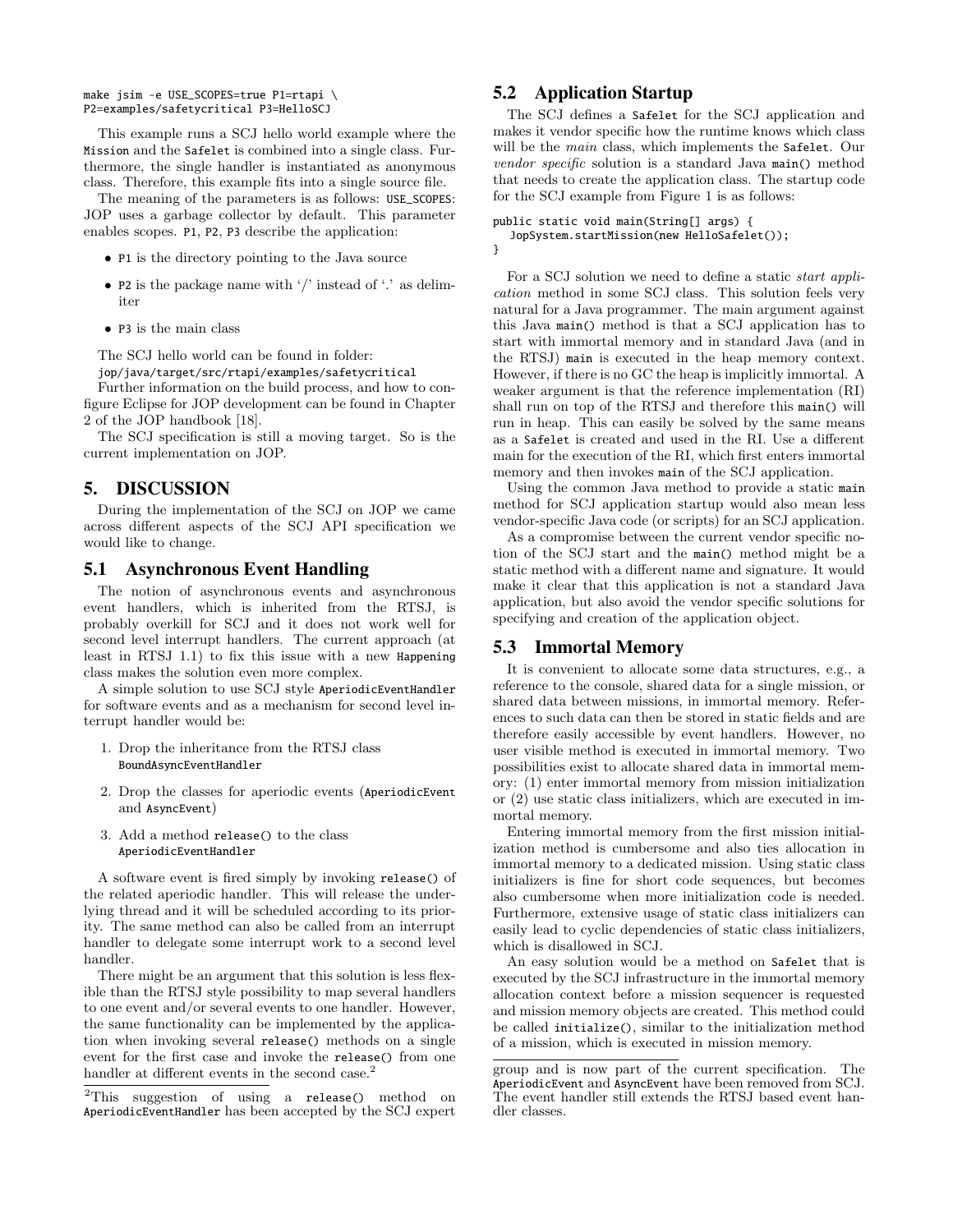# 6. CONCLUSIONS

The definition of a standard specification needs an implementation of it and usage applications to evaluate if the specification is sound. This is even important before the specification is finished. We have implemented a prototype version of the upcoming safety-critical Java standard on the Java processor JOP. We did not run into any main issues that hamper the implementation of SCJ. However, as the specification is still under development, we need to continuously update our implementation of it.

## 7. ACKNOWLEDGMENTS

The Authors would like to thank Torur Strom for the suggestion of the singleton delegation mechanism to simulate friend classes in Java. Furthermore, we would like to thank the reviewers for their long and detailed reviews that helped to improve the paper.

This work is part of the project "Certifiable Java for Embedded Systems" (CJ4ES) and received partial funding from the Danish Research Council for Technology and Production Sciences under contract 10-083159.

## 8. REFERENCES

- [1] Aonix. Perc pico 1.1 user manual. http://research.aonix.com/jsc/pico-manual.4-19- 08.pdf, April 2008.
- [2] Austin Armbruster, Jason Baker, Antonio Cunei, Chapman Flack, David Holmes, Filip Pizlo, Edward Pla, Marek Prochazka, and Jan Vitek. A real-time Java virtual machine with applications in avionics. Trans. on Embedded Computing Sys., 7(1):1–49, 2007.
- [3] Thomas Bøgholm, René R. Hansen, Anders P. Ravn, Bent Thomsen, and Hans Søndergaard. A predictable java profile: rationale and implementations. In JTRES '09: Proceedings of the 7th International Workshop on Java Technologies for Real-Time and Embedded Systems, pages 150–159, New York, NY, USA, 2009. ACM.
- [4] Greg Bollella, James Gosling, Benjamin Brosgol, Peter Dibble, Steve Furr, and Mark Turnbull. The Real-Time Specification for Java. Java Series. Addison-Wesley, June 2000.
- [5] Alan Burns, Brian Dobbing, and G. Romanski. The Ravenscar tasking profile for high integrity real-time programs. In Proceedings of the 1998 Ada-Europe International Conference on Reliable Software Technologies, pages 263–275. Springer-Verlag, 1998.
- [6] Thomas Henties, James J. Hunt, Doug Locke, Kelvin Nilsen, Martin Schoeberl, and Jan Vitek. Java for safety-critical applications. In 2nd International Workshop on the Certification of Safety-Critical Software Controlled Systems (SafeCert 2009), York, United Kingdom, Mar. 2009.
- [7] Jagun Kwon, Andy Wellings, and Steve King. Ravenscar-Java: A high integrity profile for real-time Java. In Proceedings of the 2002 joint ACM-ISCOPE conference on Java Grande, pages 131–140. ACM Press, 2002.
- [8] Doug Locke, B. Scott Andersen, Ben Brosgol, Mike Fulton, Thomas Henties, James J. Hunt,

Johan Olmutz Nielsen, Kelvin Nilsen, Martin ¨ Schoeberl, Joyce Tokar, Jan Vitek, and Andy Wellings. Safety-critical Java technology specification, public draft, 2011.

- [9] K. Nilsen and S. Lee. Perc real-time api (draft 1.3). newmonics, July 1998.
- [10] Kelvin Nilsen. Harmonizing alternative approaches to safety-critical development with Java. In Proceedings of the 9th International Workshop on Java Technologies for Real-Time and Embedded Systems (JTRES 2011), pages 54–63, 2011.
- [11] Filip Pizlo, Lukasz Ziarek, and Jan Vitek. Real time Java on resource-constrained platforms with Fiji VM. In Proceedings of the 7th International Workshop on Java Technologies for Real-Time and Embedded Systems (JTRES 2009), pages 110–119, New York, NY, USA, 2009. ACM.
- [12] Ales Plsek, Lei Zhao, Veysel H. Sahin, Daniel Tang, Tomas Kalibera, and Jan Vitek. Developing safety critical Java applications with oSCJ/L0. In Proceedings of the 8th International Workshop on Java Technologies for Real-Time and Embedded Systems (JTRES 2010), pages 95–101, New York, NY, USA, 2010. ACM.
- [13] Peter Puschner and Andy Wellings. A profile for high integrity real-time Java programs. In  $4th$  IEEE International Symposium on Object-oriented Real-time distributed Computing (ISORC), 2001.
- [14] Juan Ricardo Rios and Martin Schoeberl. Hardware support for safety-critical Java scope checks. In Proceedings of the 15th IEEE International Symposium on Object/component/service-oriented Real-time distributed Computing (ISORC 2012), pages 31–38, Shenzhen, China, April 2012. IEEE.
- [15] Martin Schoeberl. Real-time scheduling on a Java processor. In Proceedings of the 10th International Conference on Real-Time and Embedded Computing Systems and Applications (RTCSA 2004), Gothenburg, Sweden, August 2004.
- [16] Martin Schoeberl. Restrictions of Java for embedded real-time systems. In Proceedings of the 7th IEEE International Symposium on Object-Oriented Real-Time Distributed Computing (ISORC 2004), pages 93–100, Vienna, Austria, May 2004. IEEE.
- [17] Martin Schoeberl. A Java processor architecture for embedded real-time systems. Journal of Systems Architecture, 54/1–2:265–286, 2008.
- [18] Martin Schoeberl. JOP Reference Handbook: Building Embedded Systems with a Java Processor. Number ISBN 978-1438239699. CreateSpace, August 2009. Available at
	- http://www.jopdesign.com/doc/handbook.pdf.
- [19] Martin Schoeberl. Memory management for safety-critical Java. In Proceedings of the 9th International Workshop on Java Technologies for Real-Time and Embedded Systems (JTRES 2011), pages 47–53, York, UK, September 2011. ACM.
- [20] Martin Schoeberl, Stephan Korsholm, Tomas Kalibera, and Anders P. Ravn. A hardware abstraction layer in Java. ACM Trans. Embed. Comput. Syst., 10(4):42:1–42:40, November 2011.